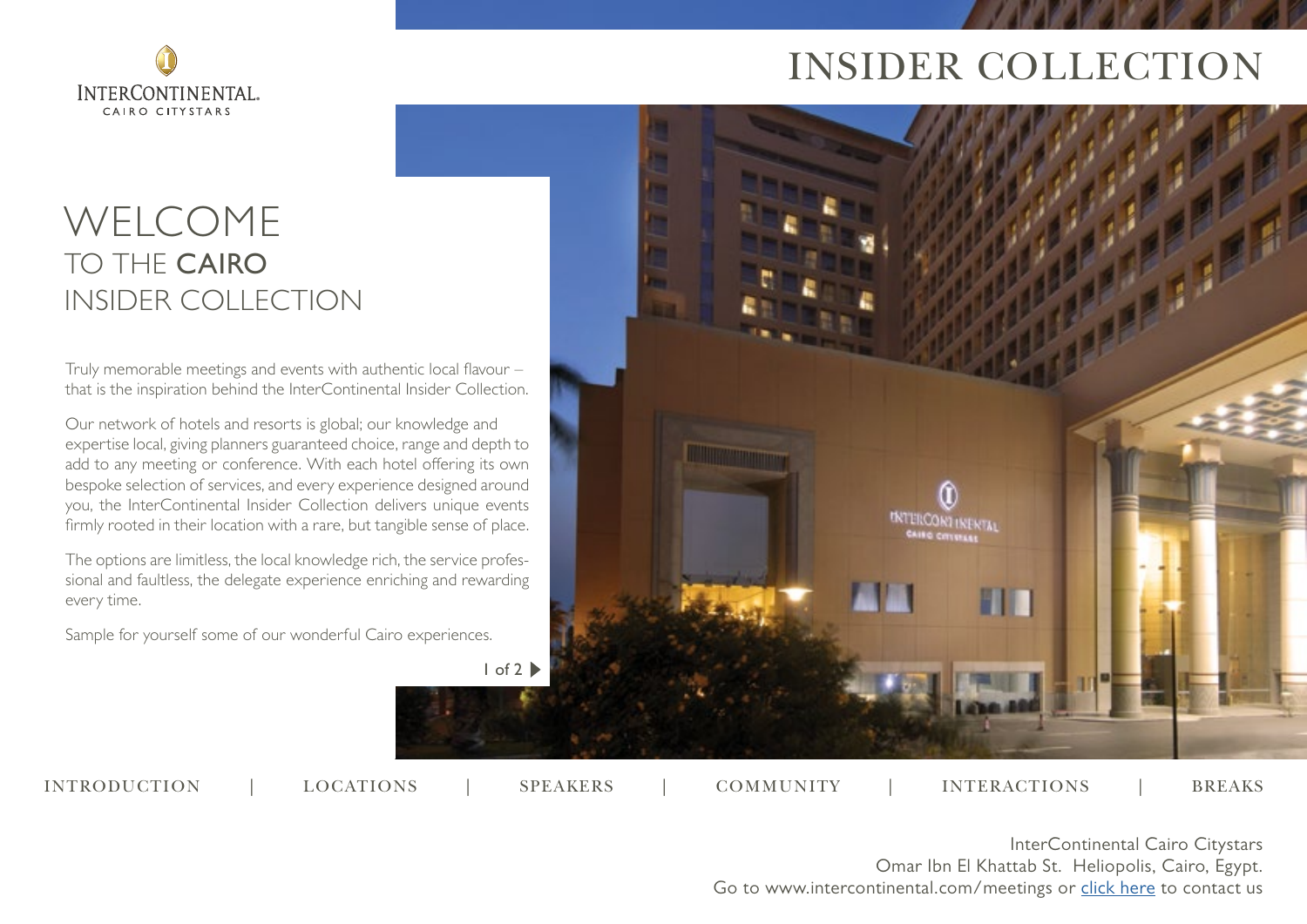



**INTERCONTINENTAL** CAIRO CITYSTARS

Choose an InterContinental venue for your event and a world of possibilities opens up. As locals, your hotel team hold the key to a side of your locality tourists never see. What and who they know gives you an exclusive mix of authentic venues and experiences to play with.

#### INSIDER SPEAKERS

Bring your event to life with an inspirational speaker – someone who can really strike a chord with your delegates and enrich their experience beyond measure. Fascinating and engaging, motivating Insider Speakers range from celebrities and cultural experts to sporting heroes. Whatever their passion, they all have a local connection and you will discover that their unique insights and local know-how make your event one to remember.

#### INSIDER COMMUNITY

There's nothing quite like immersing yourself in the community to gain an added depth and understanding to your experience in a new destination. Insider Community has been designed to benefit local people and create truly memorable and meaningful experiences for your delegates too.

#### INSIDER INTERACTIONS

This team-building experience will help your delegates connect with each other as never before. Using the unique character, heritage or geography of your destination to inspire interaction, each experience, whether based on or offsite offers an original way to engage delegates and motivate them to build effective working relationships.

#### INSIDER BREAKS

With Insider Collection even your breaks are fulfilling experiences. From serving up a delicious lunch of provincial dishes for a taste of regional cuisine to spending some quality time with your Concierge team to get their best insider tips, a few minutes out of your busy schedule becomes a whole experience in itself.

 $42$  of 2

INTRODUCTION | LOCATIONS | SPEAKERS | COMMUNITY | INTERACTIONS | BREAKS

**NT INENTAL**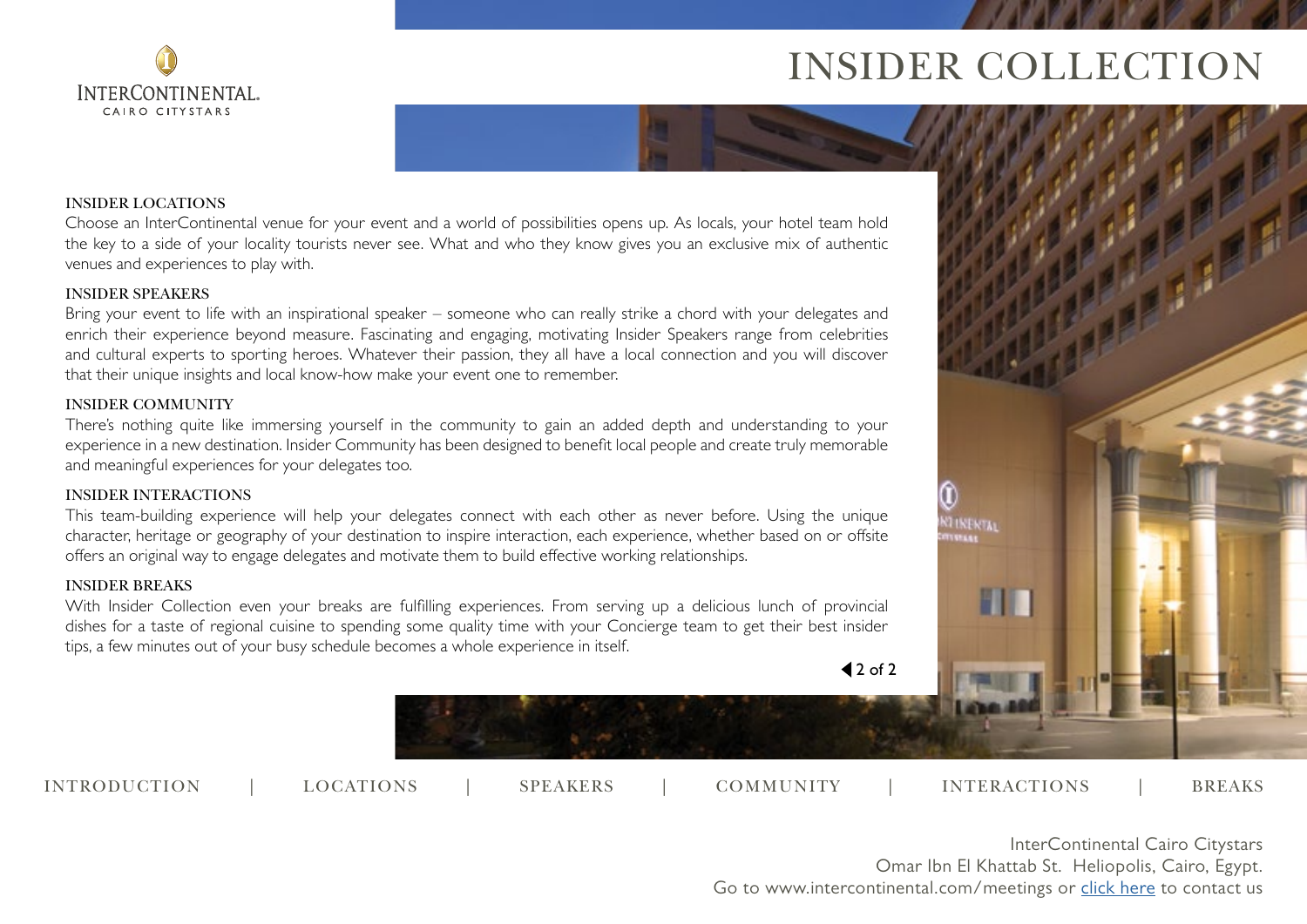

# INSIDER LOCATIONS

# SPEND PART OF YOUR MEETING AT THE BEAUTIFUL AZHAR PARK

Located in the heart of old historic Cairo and commanding stunning panoramic views of the world's most intriguing city, The Al-Azhar Park is listed as one of the world's sixty great public spaces by Project for Public Spaces, it offers every visitor a glimpse into the captivating past. The creation of the 30 hectare (74 acre) Al-Azhar Park on Al-Darassa, by the Aga Khan Trust for Culture, came when his highness the Aga Khan decided to donate a park to the citizens of Cairo in 1984.

Lush green landscaped gardens are an enjoyable sojourn away from city's major tourist attractions.

Embracing valuable history, the park is home to the newly discovered Ayyubid wall, constructed by Salah El Din more than 800 years ago.



INTRODUCTION | LOCATIONS | SPEAKERS | COMMUNITY | INTERACTIONS | BREAKS

LOCATIONS | SPEAKERS | COMMUNITY | INTERACTIONS

SPEND PART OF YOUR MEETING AT THE BEAUTIFUL AZHAR PARK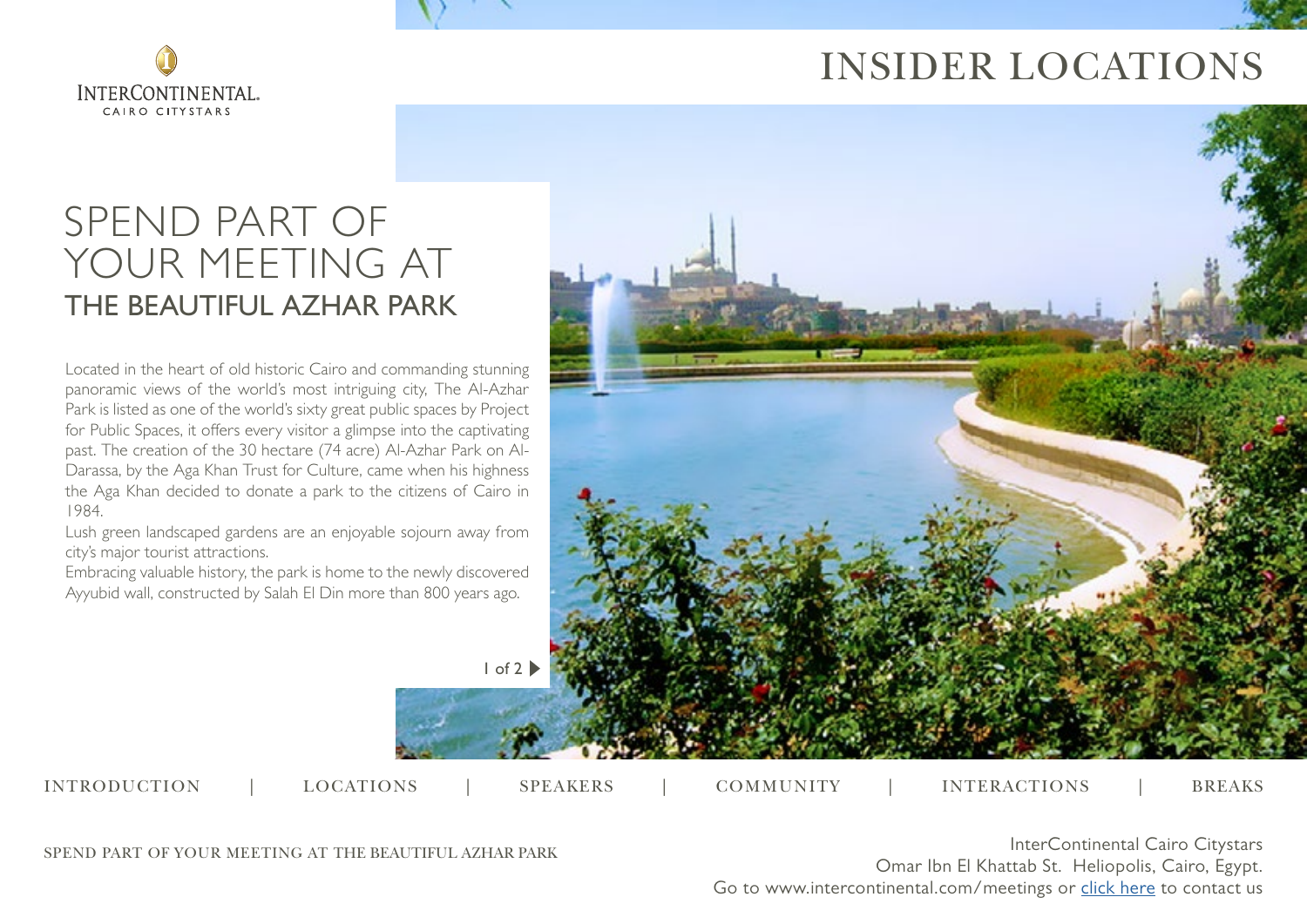

# INSIDER LOCATIONS

# SAIL THE NILE ON A FELUCCA BOAT

Feluccas are sail boats that have been used on the Nile since antiquity. Enjoy a relaxing experience of a felucca ride on the River Nile, where you can discover the amazing night life of Cairo or enjoy the warm sun during the day.

Guests will embark on Feluccas and enjoy lunch while sailing on the Nile for one and a half hours while enjoying Cairo's great weather as well as getting a glimpse of the city of Cairo during the day or night.

 $42$  of 2

LOCATIONS | SPEAKERS | COMMUNITY | INTERACTIONS

INTRODUCTION | LOCATIONS | SPEAKERS | COMMUNITY | INTERACTIONS | BREAKS



SAIL THE NILE ON A FELUCCA BOAT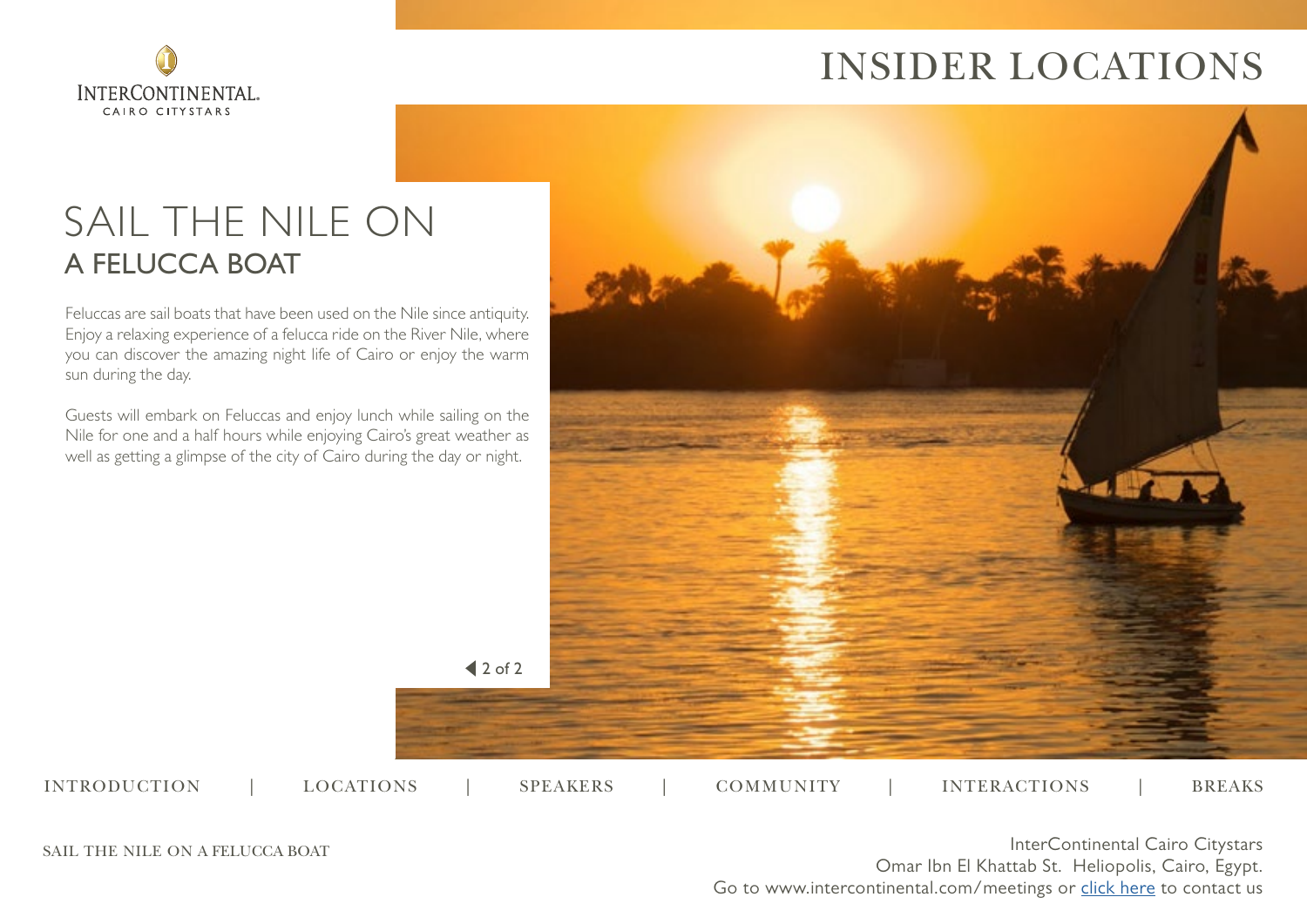



# LEARN THE SECRETS OF THE PHARAOHS WITH BASSAM EL SHAMMA

The well known Egyptologist Bassam El Shamma will take you on an amusing journey to discover the secrets of ancient Egypt.

Bassam studied Ancient Egyptian Pharaonic, Greco Roman, Islamic history and monuments, he has been working as a tour guide and an Egyptology lecturer since 1985 and he is.

 He is the author of 30 books in English and Arabic in Egyptology and the monuments of the world, he presents six different TV shows.

Bassam gives some interesting lectures including the destiny of King Tut, the mysteries of the pyramids, sports in ancient Egypt, strange historical events and how to write hieroglyphs.



INTRODUCTION | LOCATIONS | SPEAKERS | COMMUNITY | INTERACTIONS | BREAKS

LOCATIONS | SPEAKERS | COMMUNITY | INTERACTIONS

SPEAKERS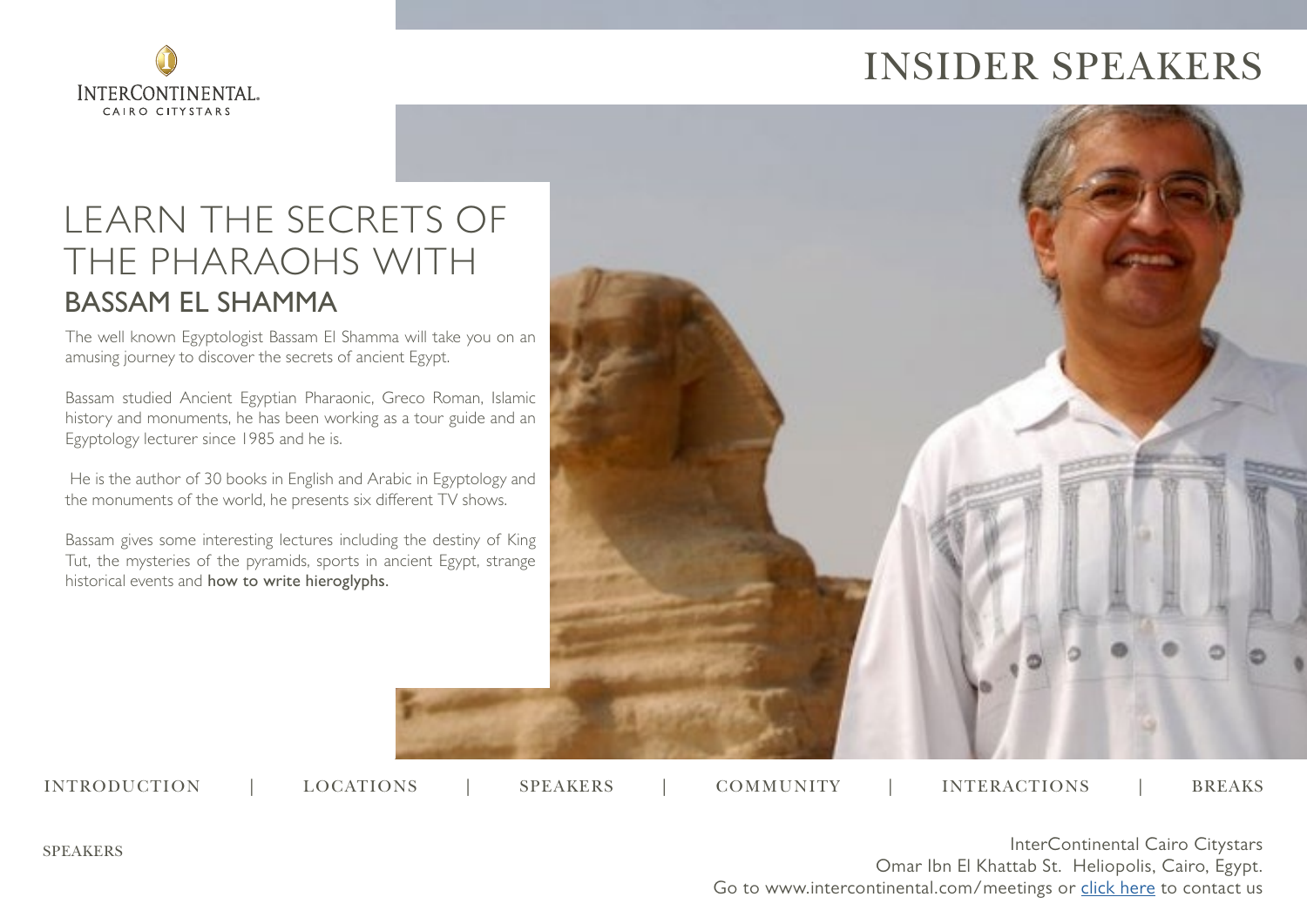

# INSIDER COMMUNITY

## ENVIRONMENTAL DAY AT WADI DEGLA PROTECTORATE

Embrace the nature by engaging your team in a cleanup day in Wadi Degla Protectorate.

This fairly large wadi "valley" rises in the mountains of the Eastern Desert and runs northwest to debouch into the Nile Valley just to the south of Cairo at Maadi. It runs through limestone country cutting a deep winding canyon; in its central part, floodwaters have carved the rock into spectacular shapes.

There are innumerable fossils in the rock formations and some scattered patches of petrified wood that are an extension of the Maadi petrified forest.

There is vegetation in the wadi bed and on its banks, composed of both annual and perennial plants and after rain, ephemerals burst into life.

1 of 2

INTRODUCTION | LOCATIONS | SPEAKERS | COMMUNITY | INTERACTIONS | BREAKS

LOCATIONS | SPEAKERS | COMMUNITY | INTERACTIONS

WADI DEGLA PROTECTORATE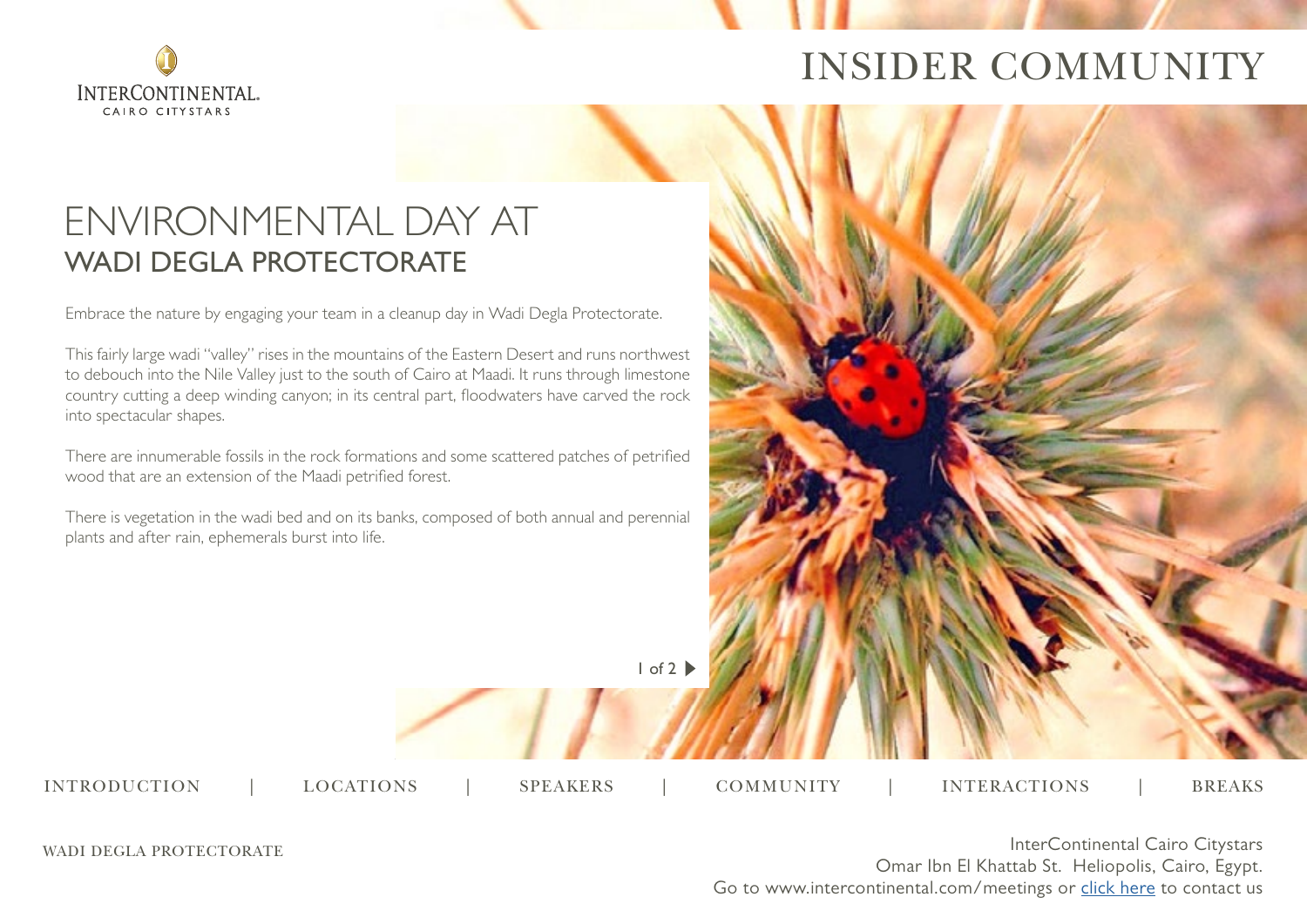

# INSIDER COMMUNITY

# SUPPORT THE CHILDRENCANCER HOSPITAL

Take some time off your meeting and visit the Children Cancer Hospital 57357 with your team. One of the biggest charity projects in the world, the hospital was opened in 2007 offering free health care for children with cancer.

The hospital was funded and is being sustained through an aggressive fundraising effort in Egypt and internationally.

Your visit will make a difference.



 $\triangleleft 2$  of 2

SUPPORT THE CHILDREN CANCER HOSPITAL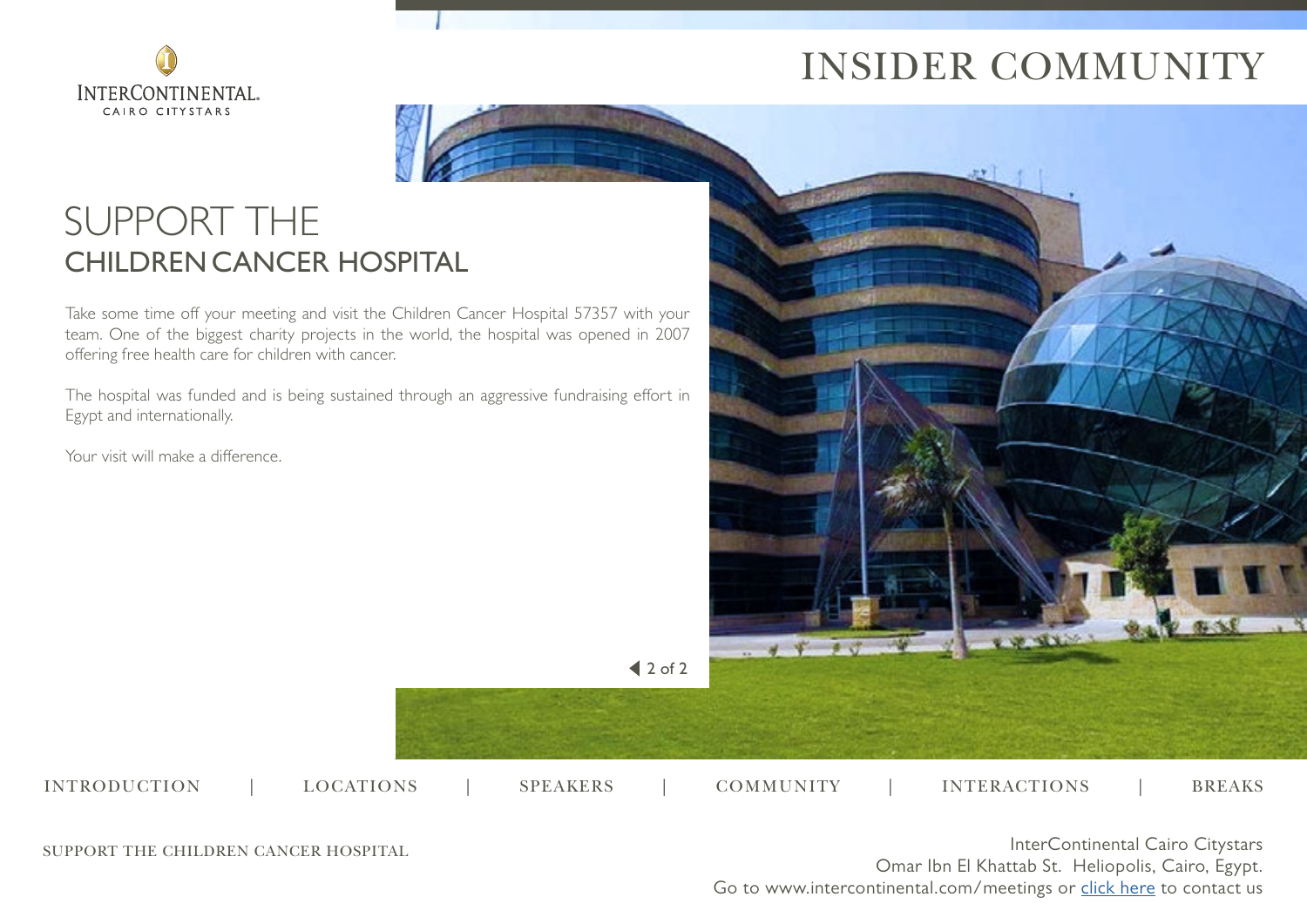

# INSIDER INTERACTION

# BELLY DANCING CLASS FOR LADIES

The origin of the name 'belly dance' comes from the French Dance du ventre, which translates as "dance of the stomach". Belly dance is also often referred to as "oriental dance" and also sometimes raks sharqi. This is Arabic for "Dance of the east".

The type and style of dancing which we now call belly dance can be traced back over 6000 years.

Let your delegates get their energy out and teach them how to belly dance. Class is provided by a professional belly dancer who will teach them all the tricks of the trade; followed by a competition by the delegates and winners will be granted belly dancing costumes from Khan El Khalili (Stars Centre)



INTRODUCTION | LOCATIONS | SPEAKERS | COMMUNITY | INTERACTIONS | BREAKS

LOCATIONS | SPEAKERS | COMMUNITY | INTERACTIONS

BELLY DANCING CLASS FOR LADIES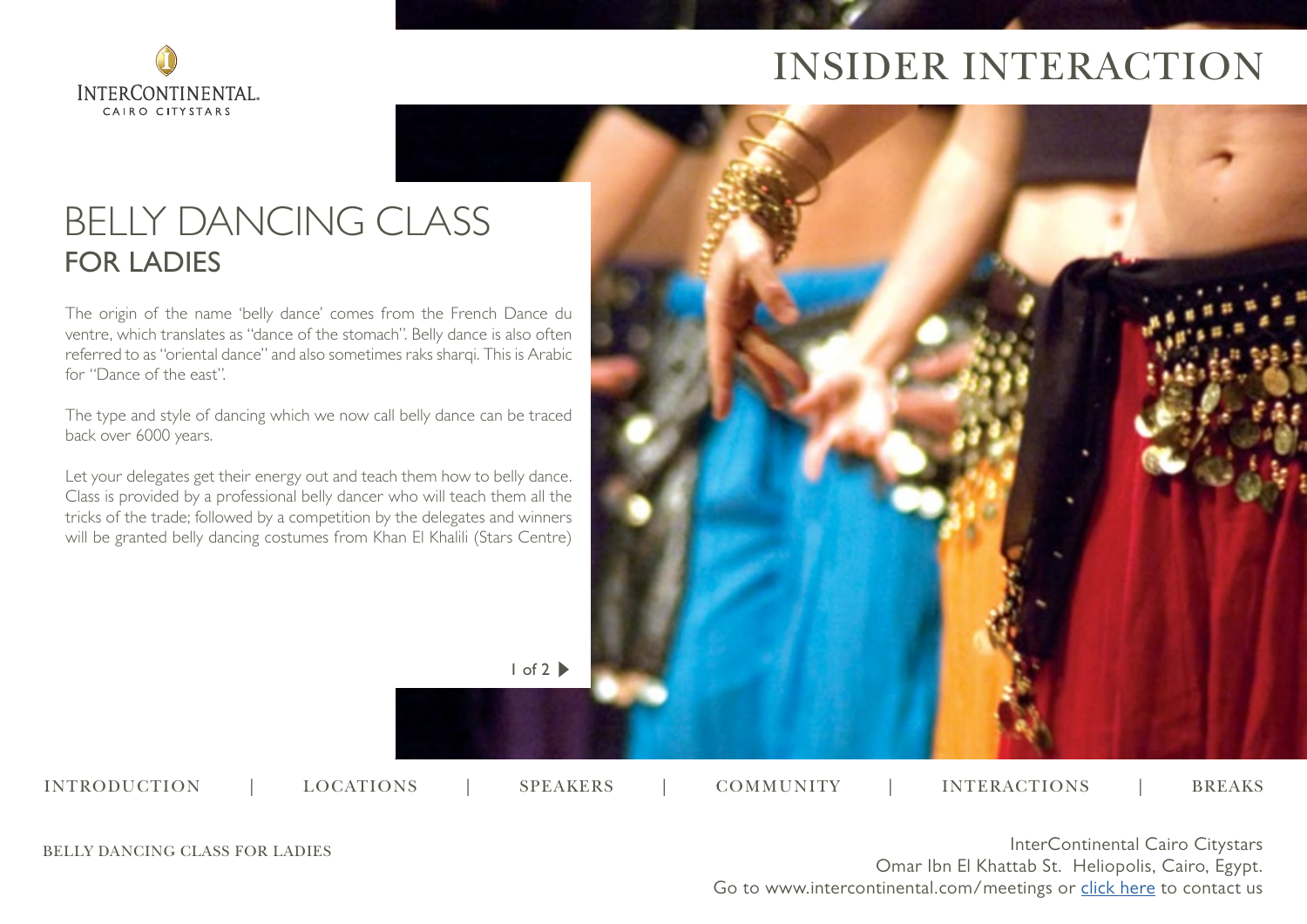

# INSIDER INTERACTION

# MASTER THE ART OF EGYPTIAN COOKING

Egyptian cuisine goes back 5000 years to the time of the pharaohs. The Pyramid builders survived on a diet of onions, garlic, coarse bread and beer. Beer is now out of the picture, but those other basic ingredients, supplemented by tomatoes, okra, eggplant, favas, lentils, pasta and rice, still form the foundation of Egyptian food today. Meat has always been spare for Egyptians, given the small sliver of grazable land either side of the Nile.

But dairy cattle provide a variety of farmer-style cheeses, and dishes using domesticated pigeon are favorites.

Your delegates will be taught by one of the hotels talented oriental Chefs how to prepare and cook a typical Egyptian dish with fresh ingredients brought from the local market.



 $42$  of 2

LOCATIONS | SPEAKERS | COMMUNITY | INTERACTIONS INTRODUCTION | LOCATIONS | SPEAKERS | COMMUNITY | INTERACTIONS | BREAKS

MASTER THE ART OF EGYPTIAN COOKING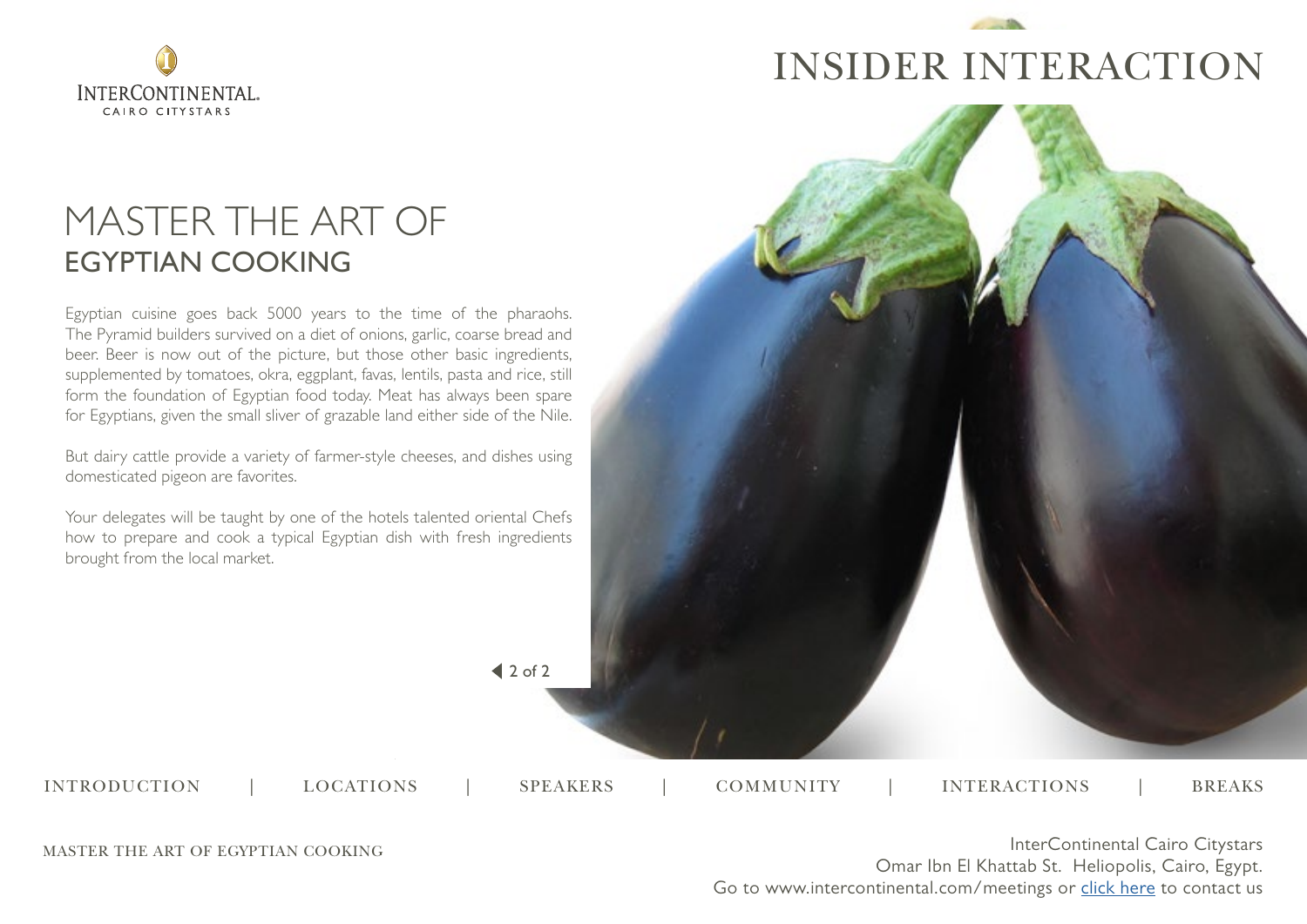

# INSIDER COFFEE BREAKS

# ENJOY A TYPICAL ORIENTAL BREAK

Your delegates will get the chance to experience the taste of authentic oriental cuisine.

### The delicious menu includes:

Karkade, watermelon juice, lime juice Assorted oriental pastries Mini chicken shawarma sandwiches in Arabic bread Cheese and meat sambousek Freshly brewed American coffee or tea Decaffeinated coffee Selection of herbal teas



ORIENTAL BREAK